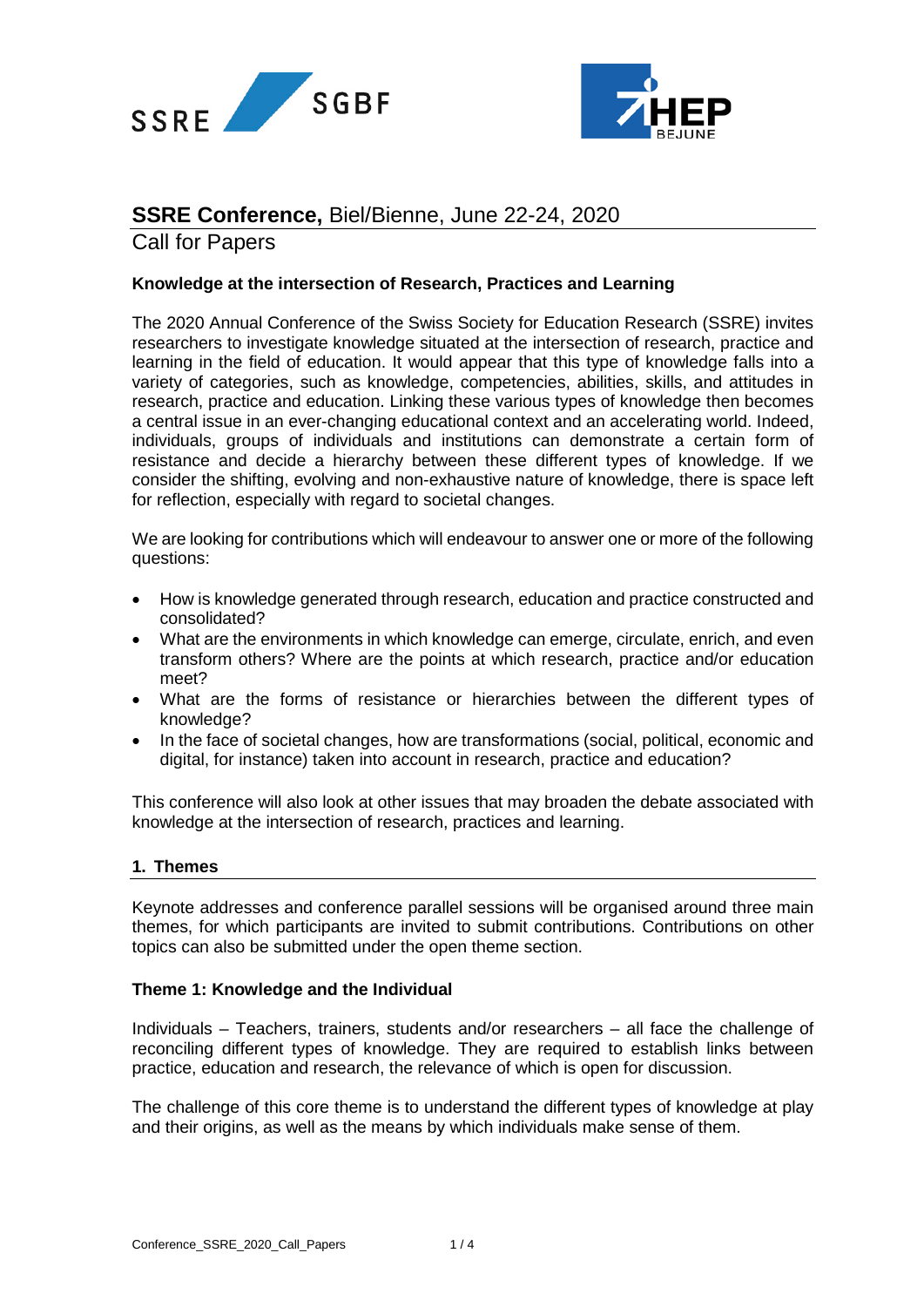Contributions should address issues such as:

- How can we foster links between research and education, research and practice, or education and practice and research?
- How is knowledge linked to serve the individual's learning process?
- How do people mobilise knowledge?
- What view does the individual take of knowledge?

## **Theme 2: Knowledge and Interactions between Individuals**

In each interaction between individuals – in a professional, training and/or research context – knowledge may mutually empower them.

The challenge of this core theme is to identify the practices whereby knowledge is coconstructed, communicated, and shared in situations of collaborative learning and teaching/learning, among others. It also addresses the circulation and dissemination of knowledge, as well as how it can be transformed by individuals and by groups of individuals.

Contributions should address questions such as:

- What are the communication channels used by researchers, trainers and professionals to interact with each other?
- What is the role of social interaction in educational, training and/or research practices?
- To what extent do certain types of knowledge require more or less interaction between individuals, and what are the advantages and disadvantages?
- What are the roles left to students within research teams?
- How can the professional sector make its voice heard within education and research teams?

# **Theme 3: Knowledge and Institutions**

Institutions – families, educational and research institutions, professional companies and public administrations – all face issues regarding the production, transfer and evaluation of knowledge. Educational decisions can be guided by ideology, statements emerging from civil society, the media response, and research results.

The purpose of this core theme is to better understand the relationships between knowledge and institutions in the fields of formal and informal education.

Contributions should address questions such as:

- How do educational policies promote the democratisation of education and inclusivity in schools?
- How have educational institutions evolved educationally with regard to the skills that students need to acquire?
- What is the impact of the digital world on education?
- What is the impact of educational research results on political and administrative decision-making?

# **Theme 4: Open Theme**

In addition to core themes 1 to 3, contributions can also be submitted for open-topic themes. These must respect the same language and form criteria as the thematic contributions. They are subject to the same call and evaluation procedures.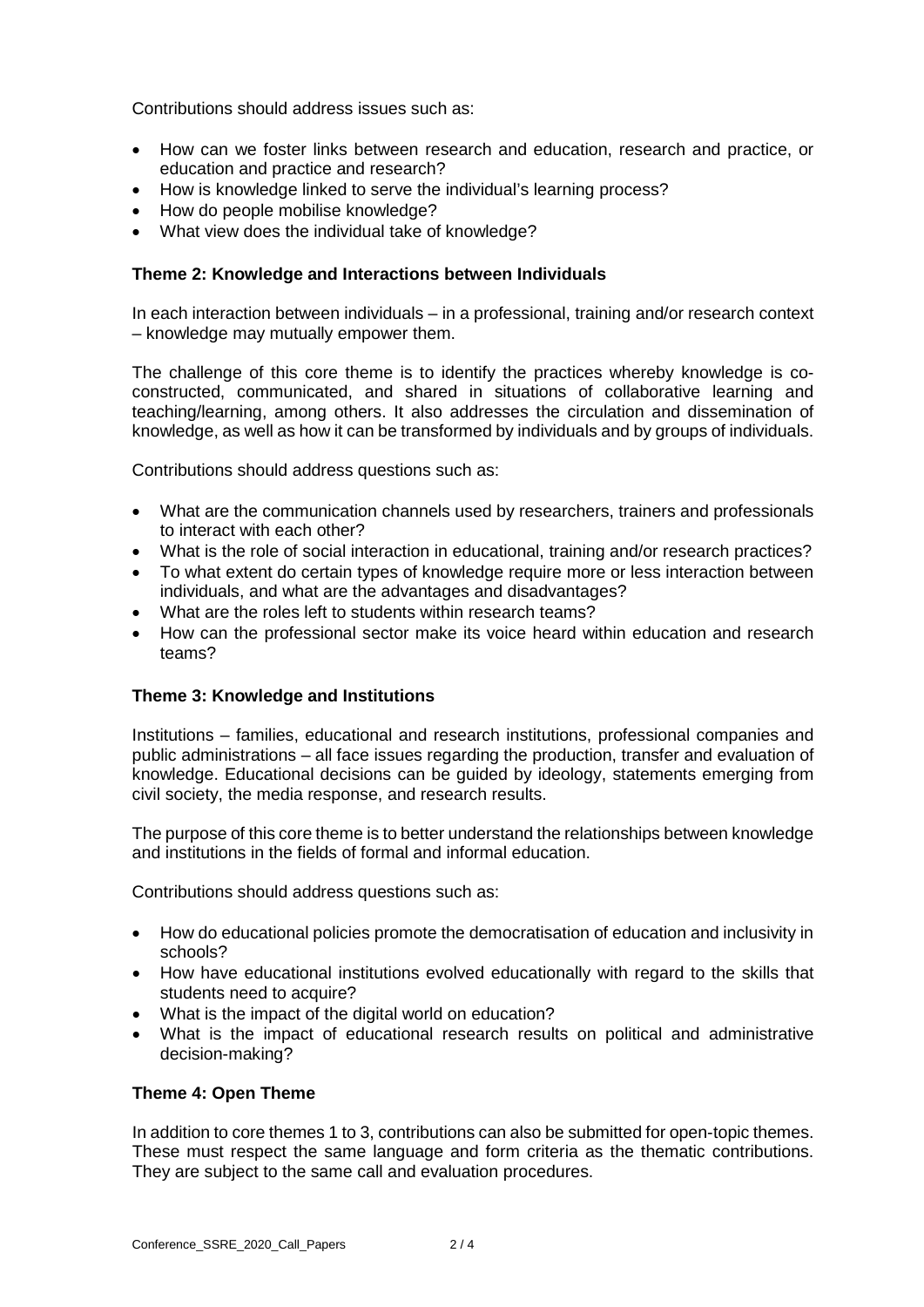# **2. Languages**

Proposals for contributions may be written in German, French, Italian or English. At the conference, contributions will be made in the language in which the paper was written.

## **3. Contribution Formats and Submission Guidelines**

There are four possible formats for contributions to the conference: symposia, individual papers, interactive round tables and posters.

## **3.1 Symposium**

A symposium can be organised at the initiative of one or more persons who will be responsible for the coordination. It should last for 90 minutes and should include 3 or 4 papers, followed by a general discussion involving all the contributors. One or more authors can be involved in each paper. Each presentation should last for a maximum of 20 to 30 minutes (depending on the number of papers in the symposium), including time for questions from the audience and discussion. Presentations should not all cover the same research project given by members from the same institution. Time will be allocated for discussion as suggested by the speakers.

A symposium proposal must include:

- The Coordinator's name, their affiliation and contact details.
- The symposium title (18 words max).
- A symposium abstract (250 words max).
- An abstract for each paper, strictly following the instructions in item 3.2 below for individual contribution proposals.
- The respondent's name (optional).
- The core theme of the conference under which the symposium will be submitted.

# **3.2 Individual Papers**

Individual papers can be written by one or more authors. Each presentation should last for a maximum of 30 minutes including time for questions from the audience. The Scientific Committee will be responsible for categorising communications into thematic sessions and appointing a chairperson for each session.

An individual paper proposal must include:

- The name(s) of the author(s), their affiliation and their contact details.
- The paper title (18 words max).
- Five keywords.
- The core theme of the conference under which the paper will be submitted.
- A summary (500 words max) stating:
	- The paper topic.
	- The theoretical and methodological frameworks (for research papers).
	- The research questions or hypotheses.
	- The main findings.
	- Discussion and conclusion (scientific relevance, possible practical applications, links with the theme of the conference).